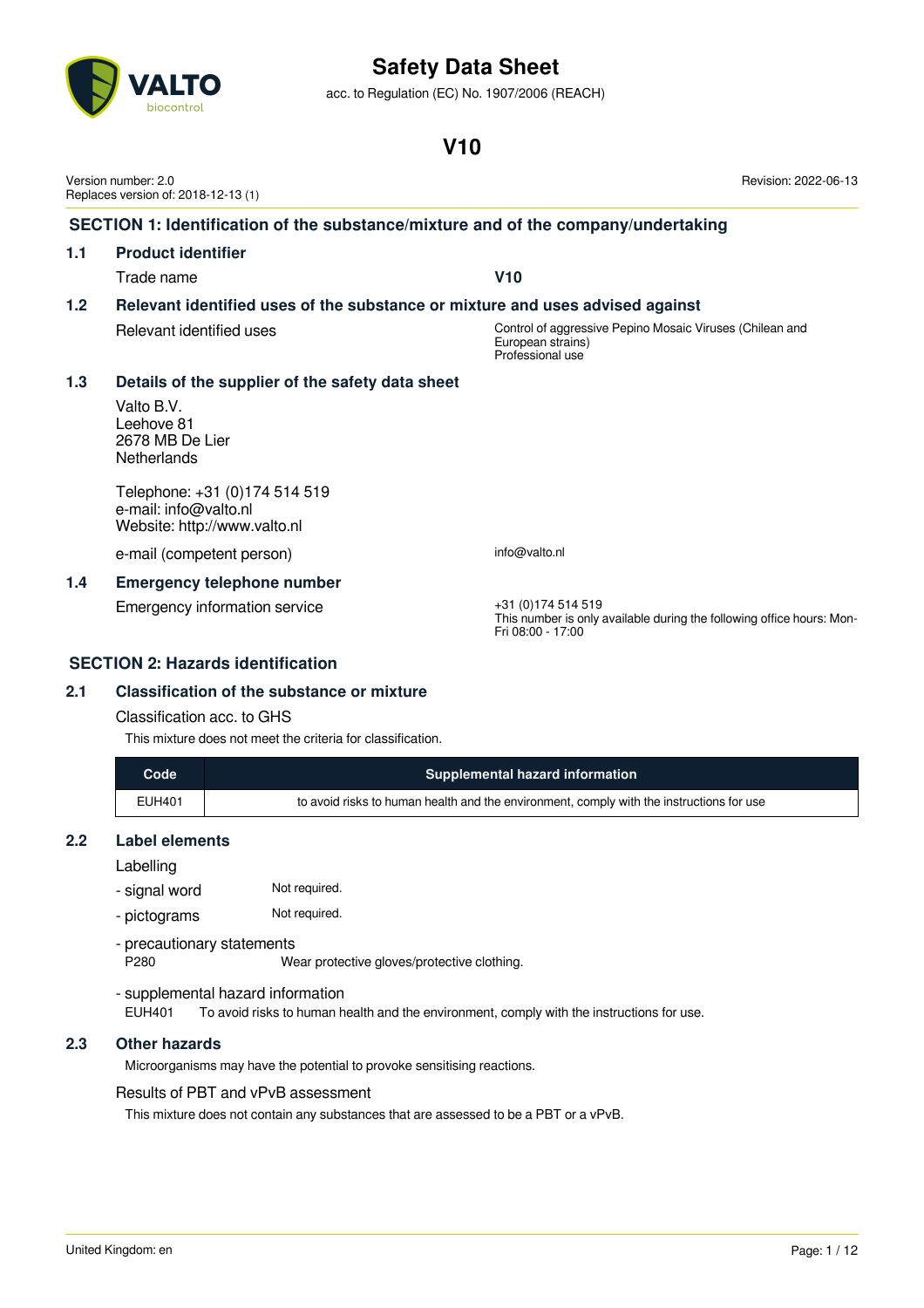

acc. to Regulation (EC) No. 1907/2006 (REACH)

### **V10**

Version number: 2.0 Replaces version of: 2018-12-13 (1) Revision: 2022-06-13

#### **SECTION 3: Composition/information on ingredients**

#### **3.1 Substances**

Not relevant (mixture)

#### **3.2 Mixtures**

The product does not contain (other) ingredients which are classified according to present knowledge of the supplier and contribute to the classification of the product and hence require reporting in this section.

This product does not meet the criteria for classification in any hazard class according to GHS.

#### **SECTION 4: First aid measures**

#### **4.1 Description of first aid measures**

#### General notes

Do not leave affected person unattended. Remove victim out of the danger area. In case of unconsciousness place person in the recovery position. Never give anything by mouth. Take off immediately all contaminated clothing. In all cases of doubt, or when symptoms persist, seek medical advice.

#### Following inhalation

Provide fresh air. If breathing is irregular or stopped, immediately seek medical assistance and start first aid actions. In case of respiratory tract irritation, consult a physician.

#### Following skin contact

Wash with plenty of soap and water. If skin irritation or rash occurs: Get medical advice/attention.

#### Following eye contact

Irrigate copiously with clean, fresh water for at least 15 minutes, holding the eyelids apart. Remove contact lenses, if present and easy to do. Continue rinsing. If eye irritation persists: Get medical advice/attention.

#### Following ingestion

Rinse mouth with water (only if the person is conscious). Call a doctor if you feel unwell.

#### **4.2 Most important symptoms and effects, both acute and delayed**

Symptoms and effects are not known to date.

#### **4.3 Indication of any immediate medical attention and special treatment needed**

For specialist advice physicians should contact the poison centre.

#### **SECTION 5: Firefighting measures**

#### **5.1 Extinguishing media**

#### Suitable extinguishing media

Alcohol resistant foam; Dry extinguishing powder; Carbon dioxide (CO2); Co-ordinate firefighting measures to the fire surroundings.

Unsuitable extinguishing media

Water jet.

#### **5.2 Special hazards arising from the substance or mixture**

#### Hazardous combustion products

During fire hazardous fumes/smoke could be produced. Sulphur dioxide (SO2).

#### **5.3 Advice for firefighters**

In case of fire and/or explosion do not breathe fumes. Co-ordinate firefighting measures to the fire surroundings. Do not allow firefighting water to enter drains or water courses. Collect contaminated firefighting water separately. Fight fire with normal precautions from a reasonable distance.

#### Special protective equipment for firefighters

Self-contained breathing apparatus (SCBA). Standard protective clothing for firefighters.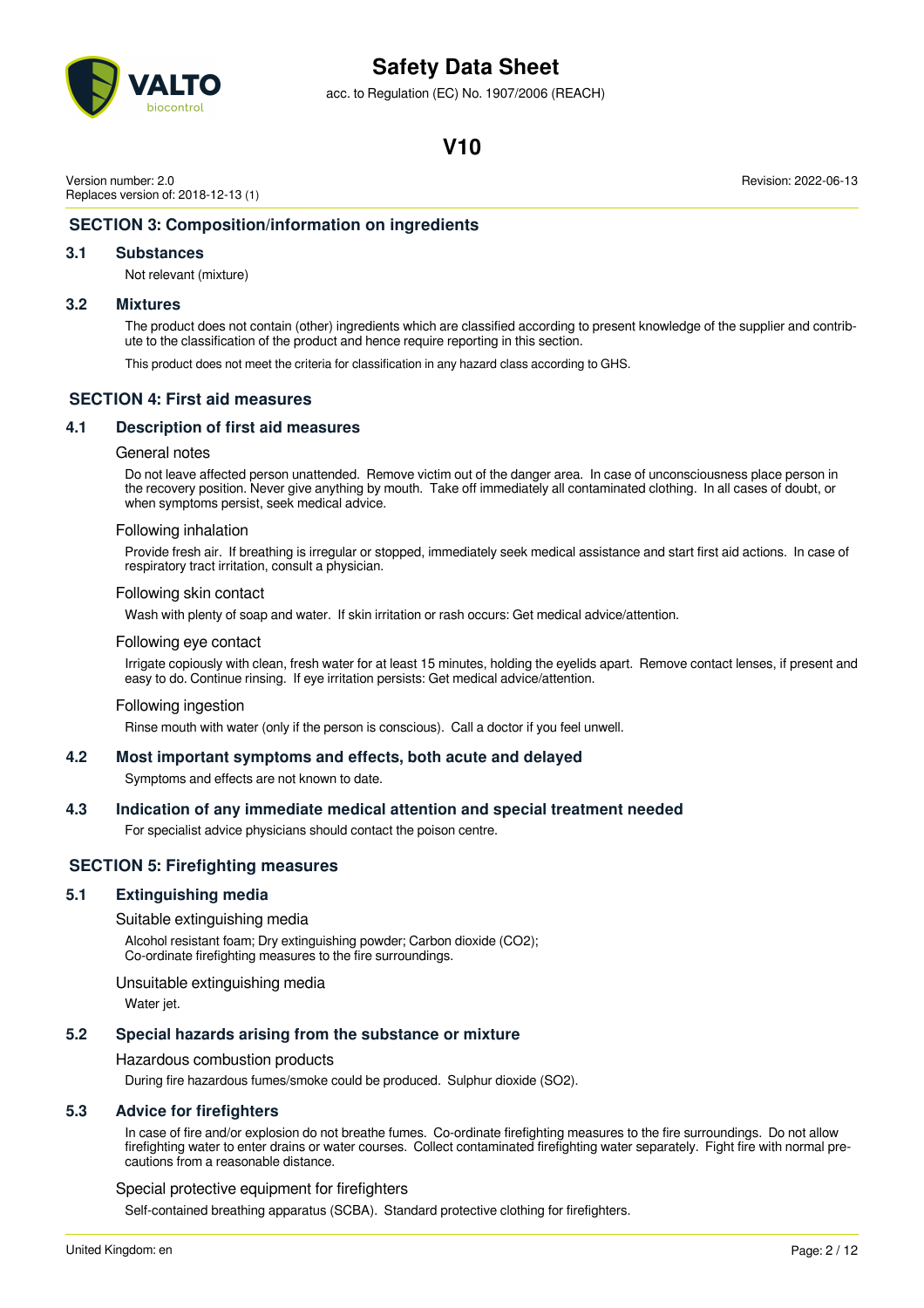acc. to Regulation (EC) No. 1907/2006 (REACH)

### **V10**

Version number: 2.0 Replaces version of: 2018-12-13 (1) Revision: 2022-06-13

#### **SECTION 6: Accidental release measures**

#### **6.1 Personal precautions, protective equipment and emergency procedures**

For non-emergency personnel

Remove persons to safety. Ventilate affected area.

#### For emergency responders

Wear breathing apparatus if exposed to vapours/dust/spray/gases. Use personal protective equipment as required.

#### **6.2 Environmental precautions**

Keep away from drains, surface and ground water. Retain contaminated washing water and dispose of it.

#### **6.3 Methods and material for containment and cleaning up**

Advice on how to contain a spill

Covering of drains.

Advice on how to clean up a spill

Wipe up with absorbent material (e.g. cloth, fleece).

Appropriate containment techniques

Use of adsorbent materials.

Other information relating to spills and releases

Place in appropriate containers for disposal. Ventilate affected area.

#### **6.4 Reference to other sections**

Hazardous combustion products: see section 5. Personal protective equipment: see section 8. Incompatible materials: see section 10. Disposal considerations: see section 13.

#### **SECTION 7: Handling and storage**

#### **7.1 Precautions for safe handling**

Recommendations

- measures to prevent fire as well as aerosol and dust generation

Use local and general ventilation. Use only in well-ventilated areas.

#### Advice on general occupational hygiene

Wash hands after use. Do not eat, drink and smoke in work areas. Remove contaminated clothing and protective equipment before entering eating areas. Never keep food or drink in the vicinity of chemicals. Never place chemicals in containers that are normally used for food or drink. Keep away from food, drink and animal feedingstuffs.

#### **7.2 Conditions for safe storage, including any incompatibilities**

#### Managing of associated risks

#### - incompatible substances or mixtures

Keep away from alkalis, oxidising substances, acids.

#### Control of effects

Protect against external exposure, such as

High temperatures. UV-radiation/sunlight.

#### Consideration of other advice

Store in a well-ventilated place. Keep container tightly closed.

- specific designs for storage rooms or vessels
- 
- maximum storage period 3 d
- storage temperature Minimum storage temperature: 4 °C Maximum storage temperature: 10 °C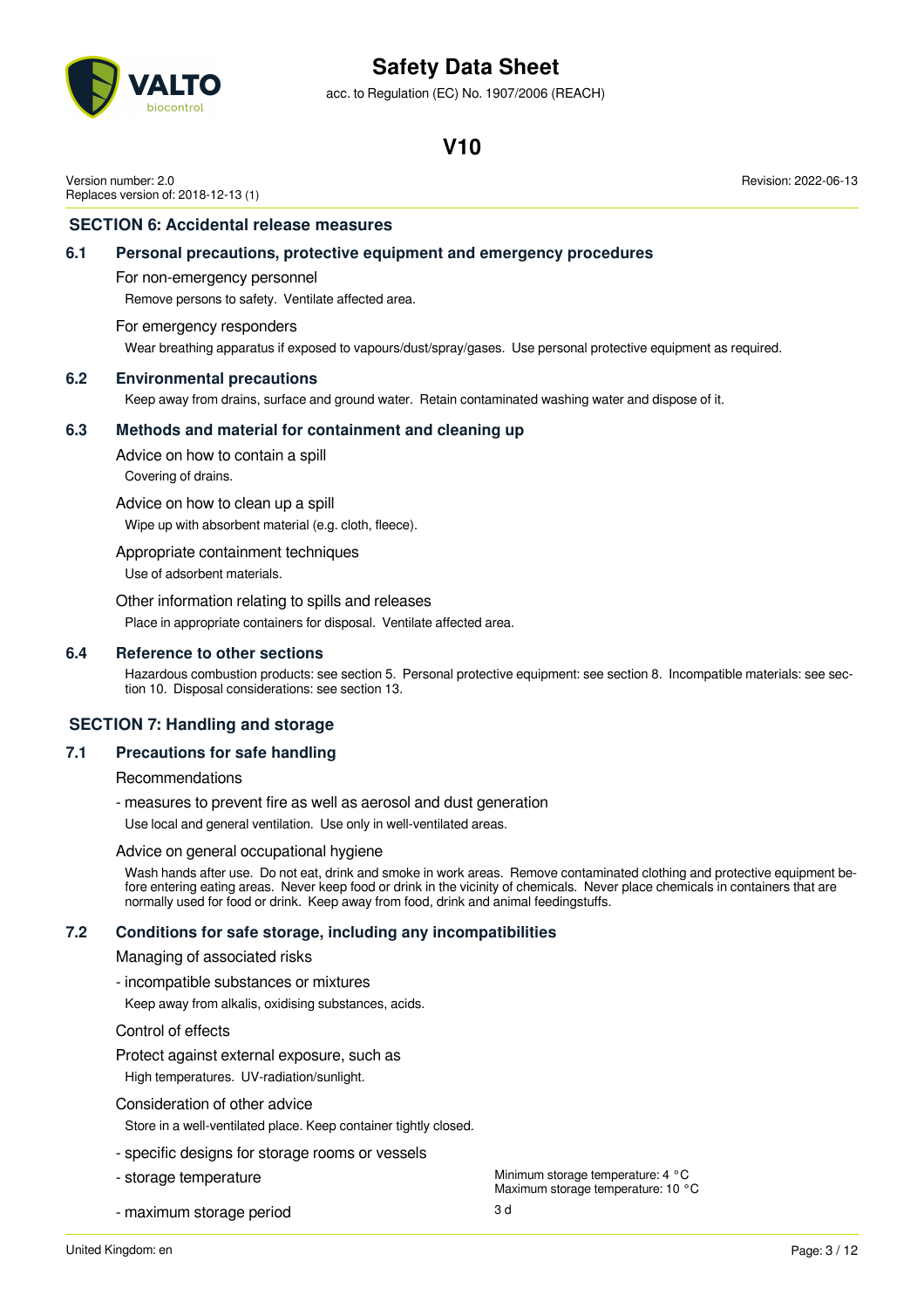acc. to Regulation (EC) No. 1907/2006 (REACH)

### **V10**

Version number: 2.0 Replaces version of: 2018-12-13 (1)

#### - packaging compatibilities

Keep only in original container.

#### **7.3 Specific end use(s)**

Control of aggressive Pepino Mosaic Viruses (Chilean strains).

#### **SECTION 8: Exposure controls/personal protection**

#### **8.1 Control parameters**

#### **National limit values**

No information available.

#### **Relevant DNELs/DMELs/PNECs and other threshold levels** No data available.

#### **8.2 Exposure controls**

Appropriate engineering controls General ventilation.

Individual protection measures (personal protective equipment)

Skin protection

Chemical protective clothing.

- hand protection



Wear suitable gloves. Check leak-tightness/impermeability prior to use. For special purposes, it is recommended to check the resistance to chemicals of the protective gloves mentioned above together with the supplier of these gloves. The selection of the suitable gloves does not only depend on the material, but also on further marks of quality and varies from manufacturer to manufacturer. As the product is a preparation of several substances, the resistance of the glove material can not be calculated in advance and has therefore to be checked prior to the application.

#### - breakthrough time of the glove material

Use gloves with a minimum breakthrough time of the glove material: >480 minutes (permeation: level 6).

#### - other protection measures

Take recovery periods for skin regeneration. Preventive skin protection (barrier creams/ointments) is recommended. Wash hands thoroughly after handling. Provide eyewash stations and safety showers at the workplace.

#### Respiratory protection

In case of inadequate ventilation wear respiratory protection.

Environmental exposure controls

Take appropriate precautions to avoid uncontrolled release into the environment. Keep away from drains, surface and ground water.

#### **SECTION 9: Physical and chemical properties**

### **9.1 Information on basic physical and chemical properties**

| Physical state               | liquid (suspension) |
|------------------------------|---------------------|
| Colour                       | olive green         |
| Odour                        | grass-like odour    |
| Melting point/freezing point | 0 °C                |

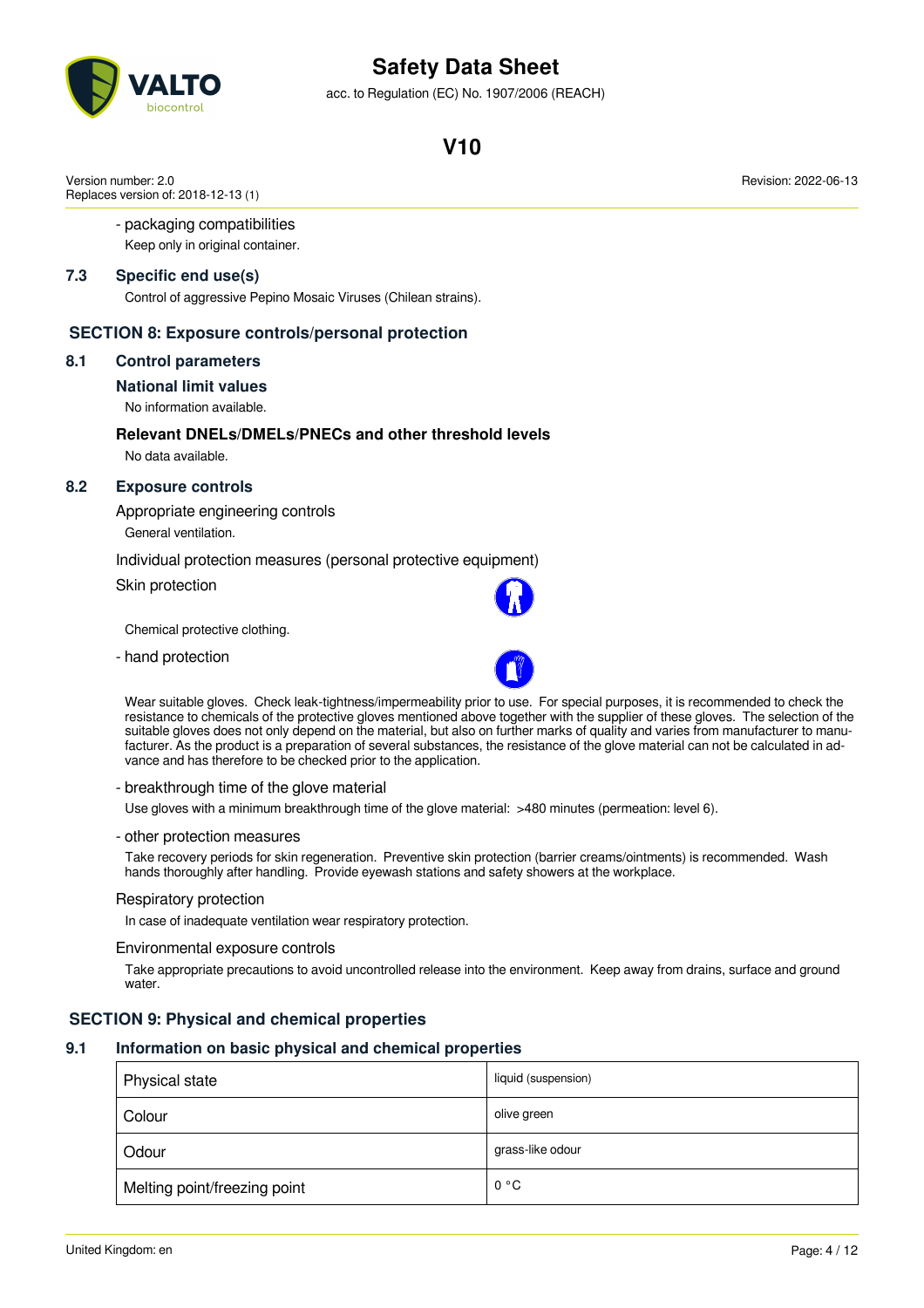

acc. to Regulation (EC) No. 1907/2006 (REACH)

### **V10**

Version number: 2.0 Replaces version of: 2018-12-13 (1)

| Boiling point or initial boiling point and boiling range | 100 °C                                                                          |
|----------------------------------------------------------|---------------------------------------------------------------------------------|
| Evaporation rate                                         | not determined                                                                  |
| Flammability                                             | non-combustible                                                                 |
| Lower and upper explosion limit                          | LEL: UEL: not relevant                                                          |
| Flash point                                              | not applicable                                                                  |
| Auto-ignition temperature                                | not relevant                                                                    |
| Decomposition temperature                                | no data available                                                               |
| pH (value)                                               | 7.4 – 7.6 (20 °C) 7.7 – 7.8 (in aqueous solution: 10 $\frac{mg}{cm^3}$ , 20 °C) |
| Kinematic viscosity                                      | 1.104 cSt at 20 °C 0.734 cSt at 40 °C                                           |
| Solubility(ies)                                          |                                                                                 |
|                                                          |                                                                                 |

| Water solubility | miscible in any proportion |
|------------------|----------------------------|
|------------------|----------------------------|

| Partition coefficient n-octanol/water (log value) | this information is not available |
|---------------------------------------------------|-----------------------------------|
|                                                   |                                   |

| $\sqrt{ }$<br>.<br>-- - -<br>$\mathbf{v}$<br>אים ו<br>our | not<br>determir<br>nıned<br>__ |
|-----------------------------------------------------------|--------------------------------|
|-----------------------------------------------------------|--------------------------------|

| Density          | not determined            |
|------------------|---------------------------|
| Relative density | $1.02 - 1.14$ (water = 1) |

| Particle characteristics | not relevant (liquid) |
|--------------------------|-----------------------|
|--------------------------|-----------------------|

### **9.2 Other information**

There is no additional information.

| hazard classes acc. to GHS (physical hazards): not relevant<br>Information with regard to physical hazard classes |                                 |
|-------------------------------------------------------------------------------------------------------------------|---------------------------------|
| Other safety characteristics                                                                                      |                                 |
| Miscibility                                                                                                       | Completely miscible with water. |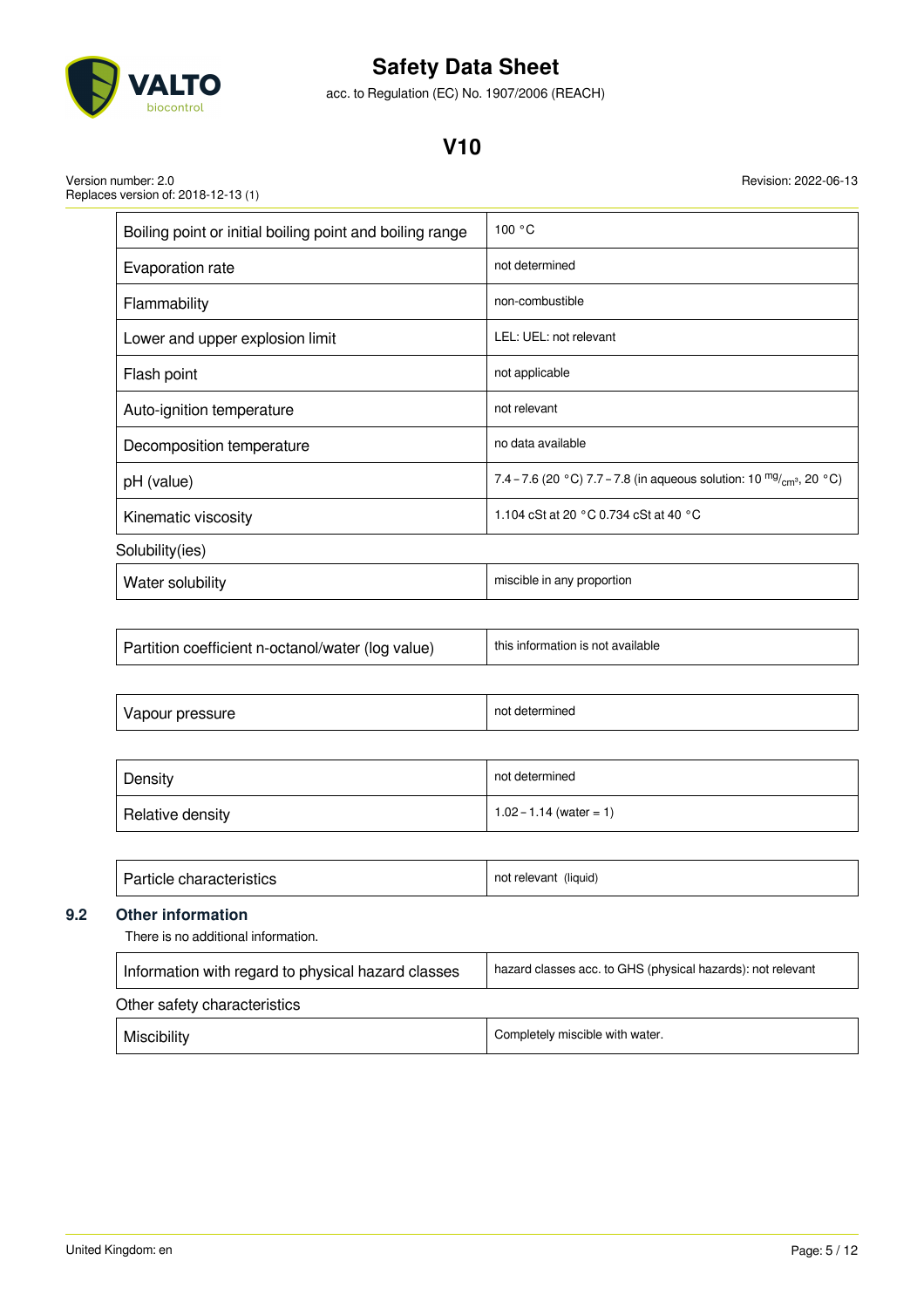

acc. to Regulation (EC) No. 1907/2006 (REACH)

### **V10**

Version number: 2.0 Replaces version of: 2018-12-13 (1)

#### **SECTION 10: Stability and reactivity**

#### **10.1 Reactivity**

This material is not reactive under normal ambient conditions.

#### **10.2 Chemical stability**

The material is stable under normal ambient and anticipated storage and handling conditions of temperature and pressure.

#### **10.3 Possibility of hazardous reactions**

No known hazardous reactions.

#### **10.4 Conditions to avoid**

Keep away from heat, cold.

#### **10.5 Incompatible materials**

Oxidisers.

#### **10.6 Hazardous decomposition products**

Reasonably anticipated hazardous decomposition products produced as a result of use, storage, spill and heating are not known. Hazardous combustion products: see section 5.

#### **SECTION 11: Toxicological information**

#### **11.1 Information on toxicological effects**

Test data are not available for the complete mixture.

#### Classification procedure

The method for classification of the mixture is based on ingredients of the mixture (additivity formula).

#### **Classification acc. to GHS**

This mixture does not meet the criteria for classification.

#### Acute toxicity

Shall not be classified as acutely toxic.

| Acute toxicity        |                 |                           |                |
|-----------------------|-----------------|---------------------------|----------------|
| <b>Exposure route</b> | <b>Endpoint</b> | Value                     | <b>Species</b> |
| oral                  | LD50            | 5,000 $mg/kg$             | rat            |
| dermal                | LD50            | >2,000 $mg/_{kg}$         | rat            |
| inhalation: dust/mist | <b>LC50</b>     | $>5.04 \frac{mg}{l}$ //4h | rat            |

#### Skin corrosion/irritation

Shall not be classified as corrosive/irritant to skin.

#### Serious eye damage/eye irritation

Shall not be classified as seriously damaging to the eye or eye irritant.

#### Respiratory or skin sensitisation

Shall not be classified as a respiratory or skin sensitiser.

#### Germ cell mutagenicity

Shall not be classified as germ cell mutagenic.

#### **Carcinogenicity**

Shall not be classified as carcinogenic.

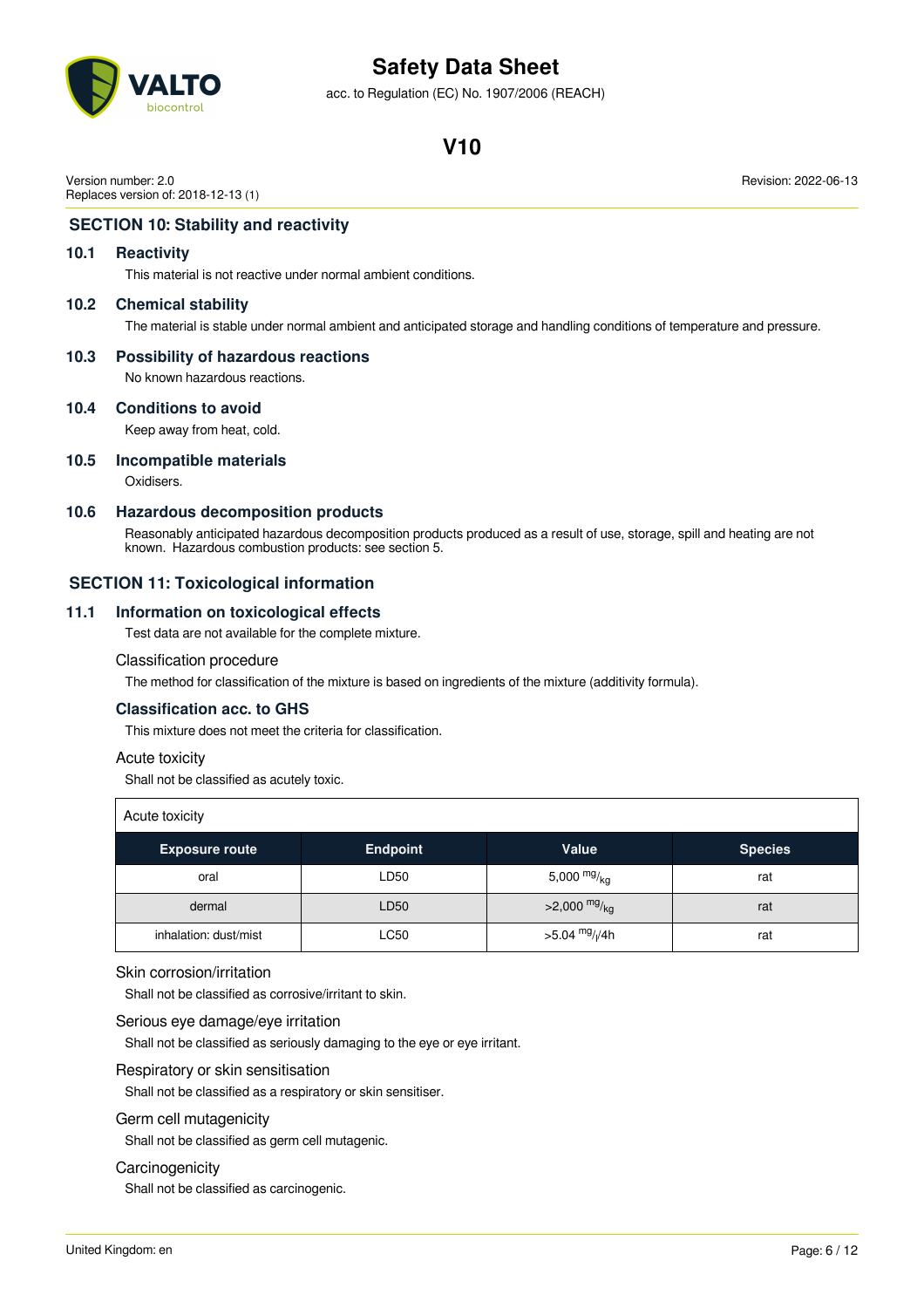

acc. to Regulation (EC) No. 1907/2006 (REACH)

### **V10**

Reproductive toxicity

Replaces version of: 2018-12-13 (1)

Version number: 2.0

Shall not be classified as a reproductive toxicant.

#### Specific target organ toxicity - single exposure

Shall not be classified as a specific target organ toxicant (single exposure).

#### Specific target organ toxicity - repeated exposure

Shall not be classified as a specific target organ toxicant (repeated exposure).

#### Aspiration hazard

Shall not be classified as presenting an aspiration hazard.

#### **11.2 Information on other hazards**

There is no additional information.

#### **SECTION 12: Ecological information**

#### **12.1 Toxicity**

Shall not be classified as hazardous to the aquatic environment.

#### Biodegradation

The relevant substances of the mixture are readily biodegradable.

#### **12.2 Persistence and degradability**

Readily biodegradable.

#### **12.3 Bioaccumulative potential**

Data are not available.

#### **12.4 Mobility in soil**

Data are not available.

#### **12.5 Results of PBT and vPvB assessment**

This mixture does not contain any substances that are assessed to be a PBT or a vPvB.

#### **12.6 Endocrine disrupting properties**

None of the ingredients are listed.

#### **12.7 Other adverse effects**

Data are not available.

#### **SECTION 13: Disposal considerations**

#### **13.1 Waste treatment methods**

Sewage disposal-relevant information

Do not empty into drains. Avoid release to the environment.

#### Waste treatment of containers/packagings

Completely emptied packages can be recycled. Handle contaminated packages in the same way as the substance itself.

#### **Remarks**

Please consider the relevant national or regional provisions. Waste shall be separated into the categories that can be handled separately by the local or national waste management facilities.

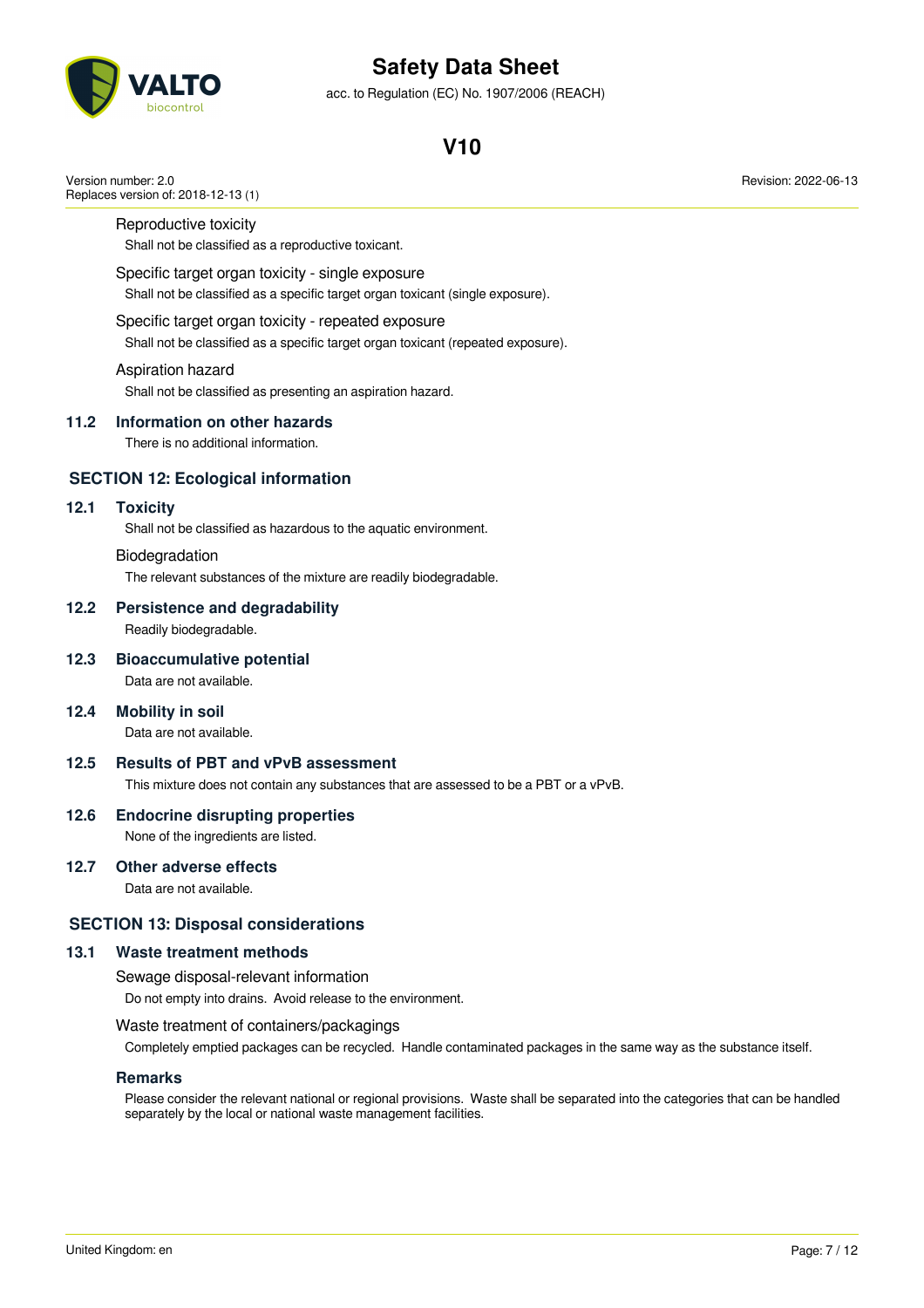

acc. to Regulation (EC) No. 1907/2006 (REACH)

### **V10**

|                                          | Version number: 2.0<br>Revision: 2022-06-13<br>Replaces version of: 2018-12-13 (1) |                                                                            |  |
|------------------------------------------|------------------------------------------------------------------------------------|----------------------------------------------------------------------------|--|
| <b>SECTION 14: Transport information</b> |                                                                                    |                                                                            |  |
| 14.1                                     | UN number or ID number                                                             | not subject to transport regulations                                       |  |
| 14.2                                     | UN proper shipping name                                                            | not relevant                                                               |  |
| 14.3                                     | <b>Transport hazard class(es)</b>                                                  | none                                                                       |  |
| 14.4                                     | <b>Packing group</b>                                                               | not assigned                                                               |  |
| 14.5                                     | <b>Environmental hazards</b>                                                       | non-environmentally hazardous acc. to the dangerous goods regu-<br>lations |  |
| 14.6                                     | Special precautions for user<br>There is no additional information.                |                                                                            |  |
| 14.7                                     | Maritime transport in bulk according to IMO instruments                            |                                                                            |  |

# No data available.

#### **Information for each of the UN Model Regulations**

**International Maritime Dangerous Goods Code (IMDG) - additional information** Not subject to IMDG.

**International Civil Aviation Organization (ICAO-IATA/DGR) - additional information** Not subject to ICAO-IATA.

#### **SECTION 15: Regulatory information**

**15.1 Safety, health and environmental regulations/legislation specific for the substance or mixture Relevant provisions of the European Union (EU)**

**Seveso Directive**

Г

| 2012/18/EU (Seveso III) |                                       |                                                                                            |              |
|-------------------------|---------------------------------------|--------------------------------------------------------------------------------------------|--------------|
| <b>No</b>               | Dangerous substance/hazard categories | Qualifying quantity (tonnes) for the applica-<br>tion of lower and upper-tier requirements | <b>Notes</b> |
|                         | not assigned                          |                                                                                            |              |

#### **Regulation concerning the establishment of a European Pollutant Release and Transfer Register (PRTR)**

None of the ingredients are listed.

#### **Water Framework Directive (WFD)**

None of the ingredients are listed.

| List of pollutants (WFD) |                                                                                                                                                     |               |           |                |
|--------------------------|-----------------------------------------------------------------------------------------------------------------------------------------------------|---------------|-----------|----------------|
| Name of substance        | Name acc. to inventory                                                                                                                              | <b>CAS No</b> | Listed in | <b>Remarks</b> |
| V10                      | Materials in suspension                                                                                                                             |               | a.        |                |
| V10                      | Substances which have an unfavour-<br>able influence on the oxygen bal-<br>ance (and can be measured using<br>parameters such as BOD, COD,<br>etc.) |               | a)        |                |

Legend

 $\overline{A}$  Indicative list of the main pollutants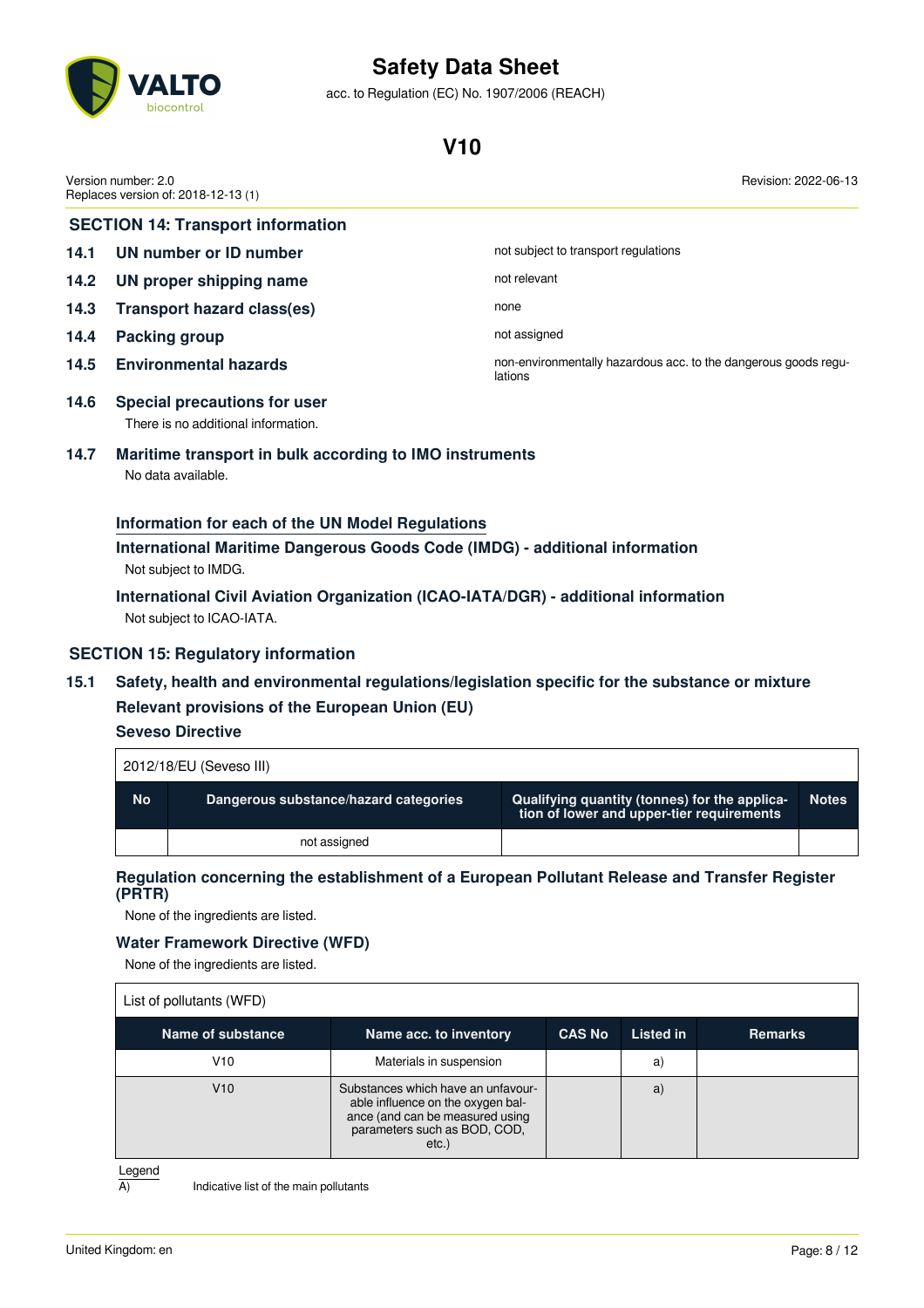

acc. to Regulation (EC) No. 1907/2006 (REACH)

### **V10**

Version number: 2.0 Replaces version of: 2018-12-13 (1) Revision: 2022-06-13

#### **Regulation (EU) 2019/1148 of the European Parliament and of the Council of 20 June 2019 on the marketing and use of explosives precursors, amending Regulation (EC) No 1907/2006 and repealing Regulation (EU) No 98/2013**

None of the ingredients are listed.

#### **Regulation on persistent organic pollutants (POP)**

None of the ingredients are listed.

#### **Regulation (EC) No 1107/2009 concerning the placing of plant protection products on the market**

- national authorisation United Kingdom: MAPP 19124

#### **15.2 Chemical Safety Assessment**

No Chemical Safety Assessment has been carried out for this mixture by the supplier.

#### **SECTION 16: Other information**

#### **Indication of changes (revised safety data sheet)**

| <b>Section</b> | Former entry (text/value)                                                                                                                                                                            | Actual entry (text/value)                                                                                                                                                                                                                                       |
|----------------|------------------------------------------------------------------------------------------------------------------------------------------------------------------------------------------------------|-----------------------------------------------------------------------------------------------------------------------------------------------------------------------------------------------------------------------------------------------------------------|
| 1.1            | Registration number (REACH):<br>not relevant (mixture)                                                                                                                                               |                                                                                                                                                                                                                                                                 |
| 1.2            | Relevant identified uses:<br>Professional use<br>Control of aggressive Pepino Mosaic Viruses (Chilean<br>and European strains)                                                                       | Relevant identified uses:<br>Control of aggressive Pepino Mosaic Viruses (Chilean<br>and European strains)<br>Professional use                                                                                                                                  |
| 1.4            | Emergency information service:<br>+31 (0) 174 514 519<br>This number is only available during the following office<br>hours: Mon-Fri 09:00 - 17:00                                                   | Emergency information service:<br>+31 (0) 174 514 519<br>This number is only available during the following office<br>hours: Mon-Fri 08:00 - 17:00                                                                                                              |
| 1.4            |                                                                                                                                                                                                      | Poison centre:<br>change in the listing (table)                                                                                                                                                                                                                 |
| 2.1            | Classification according to Regulation (EC) No 1272/<br>2008 (CLP):<br>This mixture does not meet the criteria for classification in<br>accordance with Regulation No 1272/2008/EC.                  | Classification acc. to GHS:<br>This mixture does not meet the criteria for classification.                                                                                                                                                                      |
| 3.2            |                                                                                                                                                                                                      | Mixtures:<br>change in the listing (table)                                                                                                                                                                                                                      |
| 4.1            | Following eye contact:<br>Remove contact lenses, if present and easy to do. Contin-<br>ue rinsing. Irrigate copiously with clean, fresh water for at<br>least 15 minutes, holding the eyelids apart. | Following eye contact:<br>Irrigate copiously with clean, fresh water for at least 15<br>minutes, holding the eyelids apart. Remove contact<br>lenses, if present and easy to do. Continue rinsing. If eye<br>irritation persists: Get medical advice/attention. |
| 4.1            | Following ingestion:<br>Rinse mouth with water (only if the person is conscious).<br>Do NOT induce vomiting. Call a POISON CENTER or<br>doctor if you feel unwell.                                   | Following ingestion:<br>Rinse mouth with water (only if the person is conscious).<br>Call a doctor if you feel unwell.                                                                                                                                          |
| 5.1            | Suitable extinguishing media:<br>Alcohol resistant foam; Dry extinguishing powder; Carbon<br>dioxide (CO2); Foam                                                                                     | Suitable extinguishing media:<br>Alcohol resistant foam; Dry extinguishing powder; Carbon<br>dioxide (CO2);<br>Co-ordinate firefighting measures to the fire surroundings.                                                                                      |
| 5.3            | Special protective equipment for firefighters:<br>Self-contained breathing apparatus (EN 133). Standard<br>protective clothing for firefighters.                                                     | Special protective equipment for firefighters:<br>Self-contained breathing apparatus (SCBA). Standard<br>protective clothing for firefighters.                                                                                                                  |
| 7.2            | - flammability hazards:<br>Keep away from sources of ignition - No smoking. Take<br>precautionary measures against static discharge.                                                                 |                                                                                                                                                                                                                                                                 |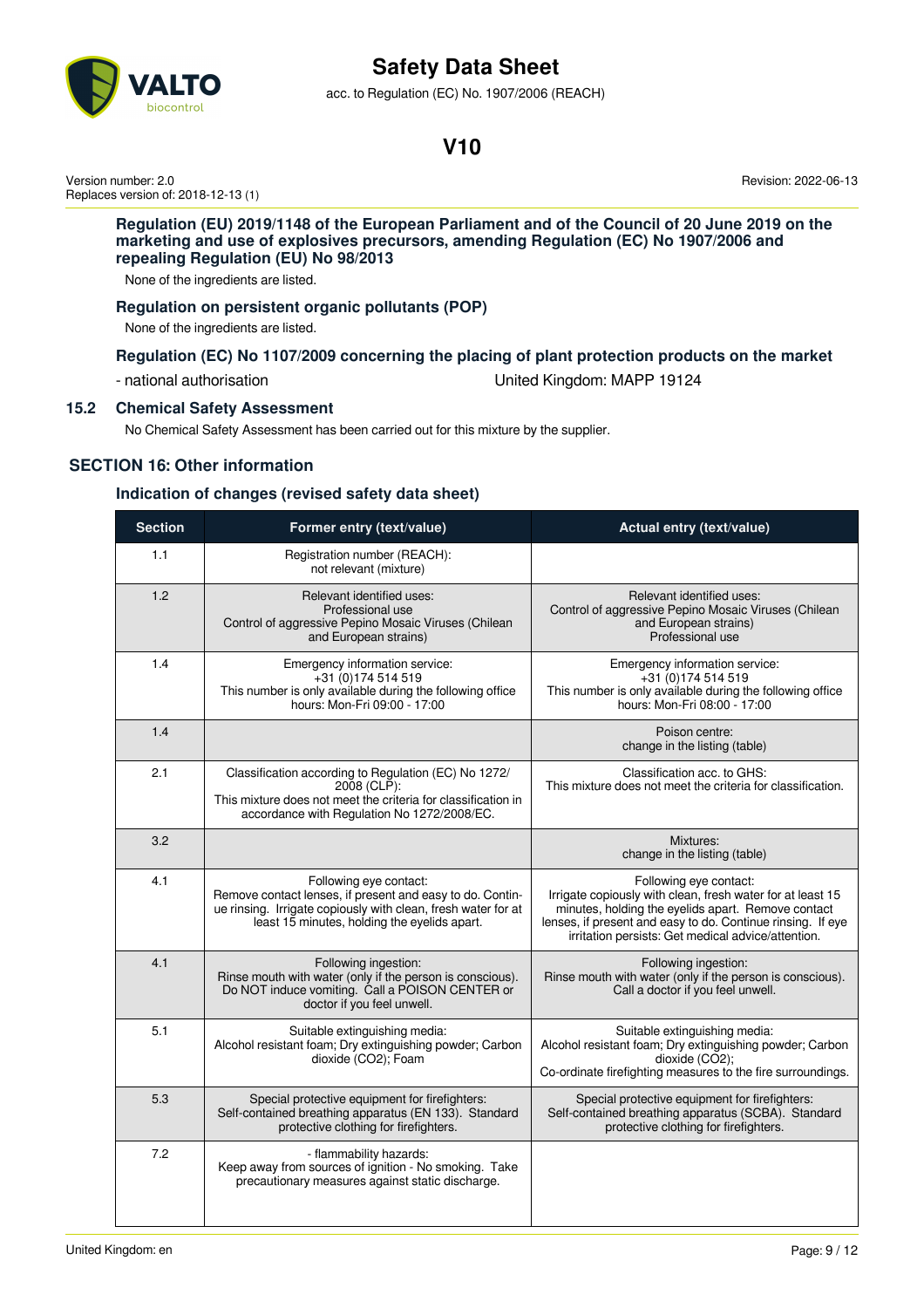

acc. to Regulation (EC) No. 1907/2006 (REACH)

### **V10**

Version number: 2.0 Replaces version of: 2018-12-13 (1)

| <b>Section</b> | Former entry (text/value)                                                                                                                                                                        | Actual entry (text/value)                                                                                                                                                                                                                                           |
|----------------|--------------------------------------------------------------------------------------------------------------------------------------------------------------------------------------------------|---------------------------------------------------------------------------------------------------------------------------------------------------------------------------------------------------------------------------------------------------------------------|
| 7.2            |                                                                                                                                                                                                  | - packaging compatibilities:<br>Keep only in original container.                                                                                                                                                                                                    |
| 7.3            | Specific end use(s):<br>Control of aggressive Pepino Mosaic Viruses (Chilean<br>and European strains).                                                                                           | Specific end use(s):<br>Control of aggressive Pepino Mosaic Viruses (Chilean<br>strains).                                                                                                                                                                           |
| 8.2            | Breakthrough times of the glove material:<br>>480 minutes (permeation: level 6).                                                                                                                 | Breakthrough time of the glove material:<br>Use gloves with a minimum breakthrough time of the<br>glove material: >480 minutes (permeation: level 6).                                                                                                               |
| 8.2            | - other protection measures:<br>Take recovery periods for skin regeneration. Preventive<br>skin protection (barrier creams/ointments) is recommen-<br>ded. Wash hands thoroughly after handling. | - other protection measures:<br>Take recovery periods for skin regeneration. Preventive<br>skin protection (barrier creams/ointments) is recommen-<br>ded. Wash hands thoroughly after handling. Provide eye-<br>wash stations and safety showers at the workplace. |
| 9.1            | Appearance                                                                                                                                                                                       |                                                                                                                                                                                                                                                                     |
| 9.1            | Other safety parameters                                                                                                                                                                          |                                                                                                                                                                                                                                                                     |
| 9.1            | Flammability (solid, gas):<br>not relevant, (fluid)                                                                                                                                              | Flammability:<br>non-combustible                                                                                                                                                                                                                                    |
| 9.1            | Explosive limits:<br>not determined                                                                                                                                                              | Lower and upper explosion limit:<br>LEL: UEL: not relevant                                                                                                                                                                                                          |
| 9.1            | Flash point:<br>not determined                                                                                                                                                                   | Flash point:<br>not applicable                                                                                                                                                                                                                                      |
| 9.1            | Auto-ignition temperature:<br>not determined                                                                                                                                                     | Auto-ignition temperature:<br>not relevant                                                                                                                                                                                                                          |
| 9.1            |                                                                                                                                                                                                  | Decomposition temperature:<br>no data available                                                                                                                                                                                                                     |
| 9.1            | Partition coefficient                                                                                                                                                                            |                                                                                                                                                                                                                                                                     |
| 9.1            | Viscosity                                                                                                                                                                                        |                                                                                                                                                                                                                                                                     |
| 9.1            | Explosive properties:<br>none                                                                                                                                                                    |                                                                                                                                                                                                                                                                     |
| 9.1            | Oxidising properties:<br>none                                                                                                                                                                    |                                                                                                                                                                                                                                                                     |
| 9.1            |                                                                                                                                                                                                  | Particle characteristics:<br>not relevant (liquid)                                                                                                                                                                                                                  |
| 9.2            |                                                                                                                                                                                                  | Information with regard to physical hazard classes:<br>hazard classes acc. to GHS (physical hazards): not relev-<br>ant                                                                                                                                             |
| 9.2            |                                                                                                                                                                                                  | Other safety characteristics                                                                                                                                                                                                                                        |
| 9.2            |                                                                                                                                                                                                  | Miscibility:<br>Completely miscible with water.                                                                                                                                                                                                                     |
| 11.1           | Classification according to GHS (1272/2008/EC, CLP):<br>This mixture does not meet the criteria for classification in<br>accordance with Regulation No 1272/2008/EC.                             | Classification acc. to GHS:<br>This mixture does not meet the criteria for classification.                                                                                                                                                                          |
| 11.2           |                                                                                                                                                                                                  | Information on other hazards:<br>There is no additional information.                                                                                                                                                                                                |
| 12.1           |                                                                                                                                                                                                  | Biodegradation:<br>The relevant substances of the mixture are readily biode-<br>gradable.                                                                                                                                                                           |
| 14.4           | Packing group:<br>not relevant                                                                                                                                                                   | Packing group:<br>not assigned                                                                                                                                                                                                                                      |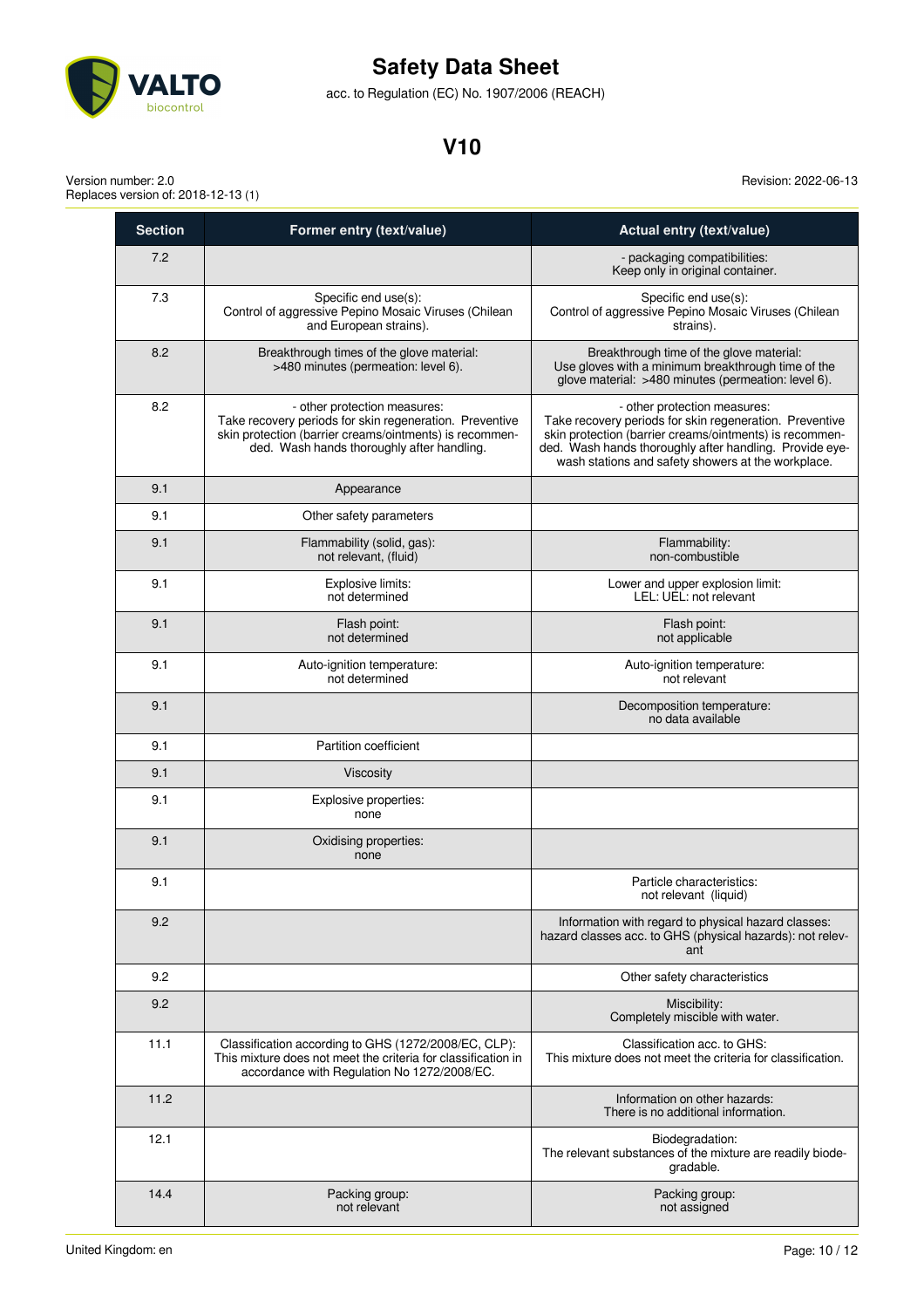

acc. to Regulation (EC) No. 1907/2006 (REACH)

### **V10**

Version number: 2.0 Replaces version of: 2018-12-13 (1) Revision: 2022-06-13

| <b>Section</b> | Former entry (text/value)                                                                                                                                                                                                                                                                                                                                                                                                                      | Actual entry (text/value)                                                                                                                                                                                                                                                                                                                                     |
|----------------|------------------------------------------------------------------------------------------------------------------------------------------------------------------------------------------------------------------------------------------------------------------------------------------------------------------------------------------------------------------------------------------------------------------------------------------------|---------------------------------------------------------------------------------------------------------------------------------------------------------------------------------------------------------------------------------------------------------------------------------------------------------------------------------------------------------------|
| 14.7           | Transport of dangerous goods by road, rail and inland wa-<br>terway (ADR/RID/ADN):<br>Not subject to ADR, RID and ADN.                                                                                                                                                                                                                                                                                                                         |                                                                                                                                                                                                                                                                                                                                                               |
| 15.1           | Restrictions according to REACH, Annex XVII:<br>None of the ingredients are listed.                                                                                                                                                                                                                                                                                                                                                            |                                                                                                                                                                                                                                                                                                                                                               |
| 15.1           | List of substances subject to authorisation (REACH, An-<br>nex XIV) / SVHC - candidate list:<br>None of the ingredients are listed.                                                                                                                                                                                                                                                                                                            |                                                                                                                                                                                                                                                                                                                                                               |
| 15.1           |                                                                                                                                                                                                                                                                                                                                                                                                                                                | Seveso Directive                                                                                                                                                                                                                                                                                                                                              |
| 15.1           |                                                                                                                                                                                                                                                                                                                                                                                                                                                | 2012/18/EU (Seveso III):<br>change in the listing (table)                                                                                                                                                                                                                                                                                                     |
| 15.1           |                                                                                                                                                                                                                                                                                                                                                                                                                                                | List of pollutants (WFD):<br>change in the listing (table)                                                                                                                                                                                                                                                                                                    |
| 15.1           | Regulation 528/2012/EU concerning the making avail-<br>able on the market and use of biocidal products                                                                                                                                                                                                                                                                                                                                         |                                                                                                                                                                                                                                                                                                                                                               |
| 15.1           |                                                                                                                                                                                                                                                                                                                                                                                                                                                | Regulation 528/2012/EU concerning the making avail-<br>able on the market and use of biocidal products:<br>change in the listing (table)                                                                                                                                                                                                                      |
| 15.1           |                                                                                                                                                                                                                                                                                                                                                                                                                                                | Regulation on persistent organic pollutants (POP):<br>None of the ingredients are listed.                                                                                                                                                                                                                                                                     |
| 15.1           |                                                                                                                                                                                                                                                                                                                                                                                                                                                | Regulation (EC) No 1107/2009 concerning the placing of<br>plant protection products on the market                                                                                                                                                                                                                                                             |
| 15.1           |                                                                                                                                                                                                                                                                                                                                                                                                                                                | National authorisation:<br>United Kingdom: MAPP 19124                                                                                                                                                                                                                                                                                                         |
| 16             |                                                                                                                                                                                                                                                                                                                                                                                                                                                | Abbreviations and acronyms:<br>change in the listing (table)                                                                                                                                                                                                                                                                                                  |
| 16             | Key literature references and sources for data:<br>Regulation (EC) No 1272/2008 on classification, labelling<br>and packaging of substances and mixtures. Regulation<br>(EC) No. 1907/2006 (REACH), amended by 2015/830/<br>EU. Transport of dangerous goods by road, rail and in-<br>land waterway (ADR/RID/ADN). International Maritime<br>Dangerous Goods Code (IMDG). Dangerous Goods Reg-<br>ulations (DGR) for the air transport (IATA). | Key literature references and sources for data:<br>Agreement concerning the International Carriage of Dan-<br>gerous Goods by Road (ADR). Regulations concerning<br>the International Carriage of Dangerous Goods by Rail<br>(RID). International Maritime Dangerous Goods Code<br>(IMDG). Dangerous Goods Regulations (DGR) for the air<br>transport (IATA). |

### **Abbreviations and acronyms**

| Abbr.                                                                             | Descriptions of used abbreviations                                                                                                                                 |  |
|-----------------------------------------------------------------------------------|--------------------------------------------------------------------------------------------------------------------------------------------------------------------|--|
| ADR.                                                                              | Accord relatif au transport international des marchandises dangereuses par route (Agreement concerning the In-<br>ternational Carriage of Dangerous Goods by Road) |  |
| <b>CAS</b>                                                                        | Chemical Abstracts Service (service that maintains the most comprehensive list of chemical substances)                                                             |  |
| DGR.                                                                              | Dangerous Goods Regulations (see IATA/DGR)                                                                                                                         |  |
| <b>DMEL</b>                                                                       | Derived Minimal Effect Level                                                                                                                                       |  |
| <b>DNEL</b>                                                                       | Derived No-Effect Level                                                                                                                                            |  |
| <b>GHS</b>                                                                        | "Globally Harmonized System of Classification and Labelling of Chemicals" developed by the United Nations                                                          |  |
| <b>IATA</b>                                                                       | International Air Transport Association                                                                                                                            |  |
| <b>IATA/DGR</b><br>Dangerous Goods Regulations (DGR) for the air transport (IATA) |                                                                                                                                                                    |  |
| <b>ICAO</b>                                                                       | International Civil Aviation Organization                                                                                                                          |  |